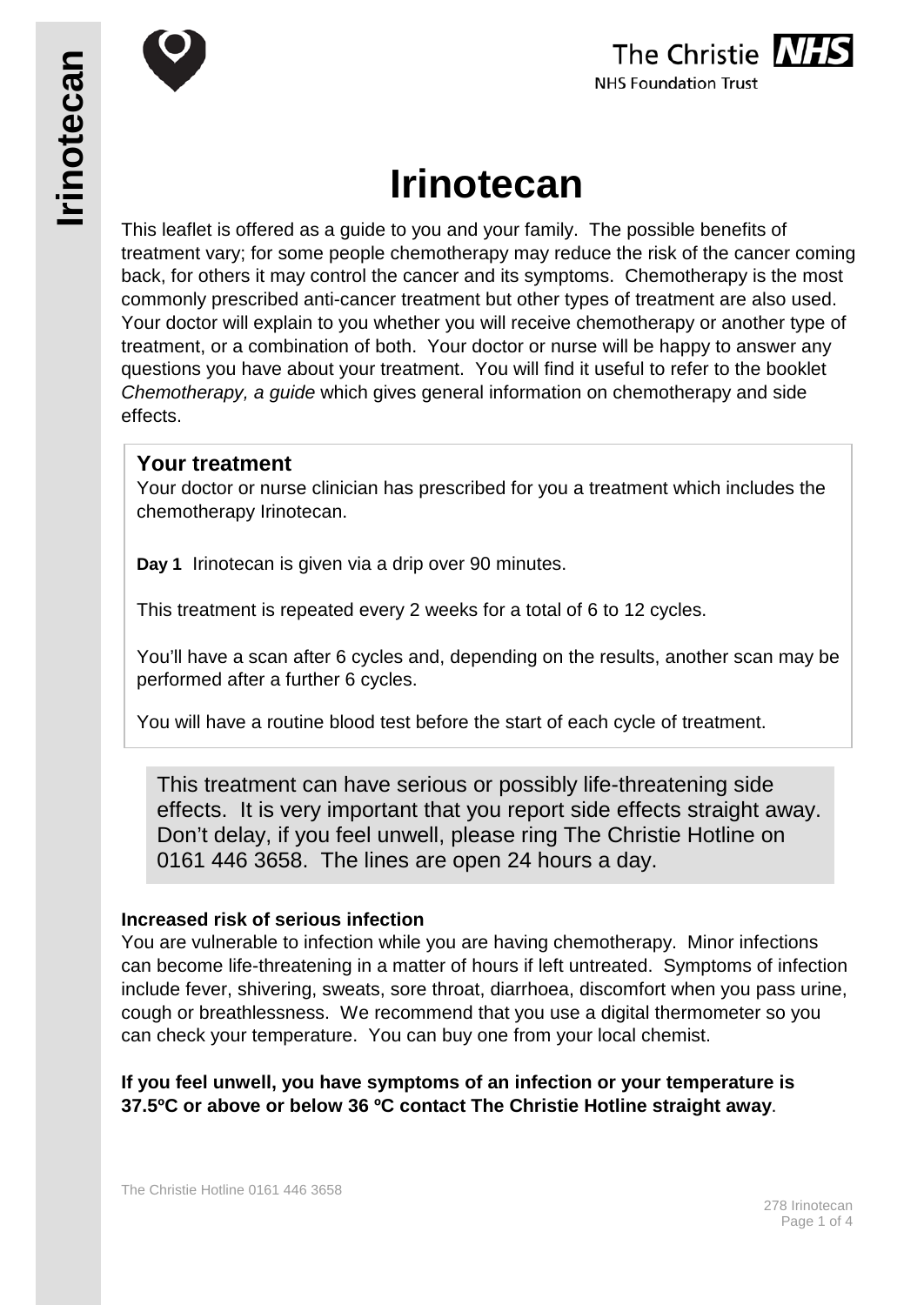# **Possible side effects**

Chemotherapy can cause many different side effects. Some are more likely to occur than others. Everyone is different and not everyone gets all the side effects. Most side effects are usually temporary, but in some rare cases they can be life-threatening. It is important to tell your hospital doctor or nurse about any side effects so they can be monitored and, where possible, treated.

#### **Common side-effects (more than 1 in 10)**

#### • **Nausea and vomiting (sickness)**

The severity of this varies from person to person. Anti-sickness medication will be given along with your chemotherapy to prevent this. You may also be given antisickness tablets to take at home. If you continue to feel or be sick, contact your GP or this hospital, because your anti-sickness medication may need to be changed or increased.

#### • **Delayed or persistent diarrhoea**

If the diarrhoea starts more than 24 hours after your chemotherapy, you should immediately take the anti-diarrhoea treatment that the doctor prescribed for you. This is the Loperamide dispensed by the hospital pharmacy. Follow your doctor's instructions **EXACTLY**:

Take 2 loperamide capsules as soon as the first liquid stool occurs. Then take 1 capsule with each liquid stool. (The maximum dose of loperamide in a day is 8 capsules).

If the diarrhoea persists for more than 24 hours despite the Loperamide start taking the Ciprofloxacin antibiotic given to you on your first visit. Make sure you complete the 5-day course of the antibiotic. Contact the hospital if the diarrhoea persists. You can continue to take the Loperamide.

#### **You must tell your doctor if…**

- − **you have a temperature/fever as well as diarrhoea**
- − **you have nausea/vomiting as well as diarrhoea**
- − **you still have diarrhoea 48 hours after starting the diarrhoea treatment**

#### • **Sore mouth**

Your mouth may become sore or dry, or you may notice small mouth ulcers during this treatment. Drinking plenty of fluids and cleaning your teeth regularly and gently with a soft toothbrush can help to reduce the risk of this happening. We can prescribe a mouthwash for you to use during treatment. You can dilute this with water if your mouth is sore. For ask your doctor or nurse for further advice. There is also general mouth care information in the chemotherapy booklet. If you continue to have a sore mouth, please contact The Christie Hotline.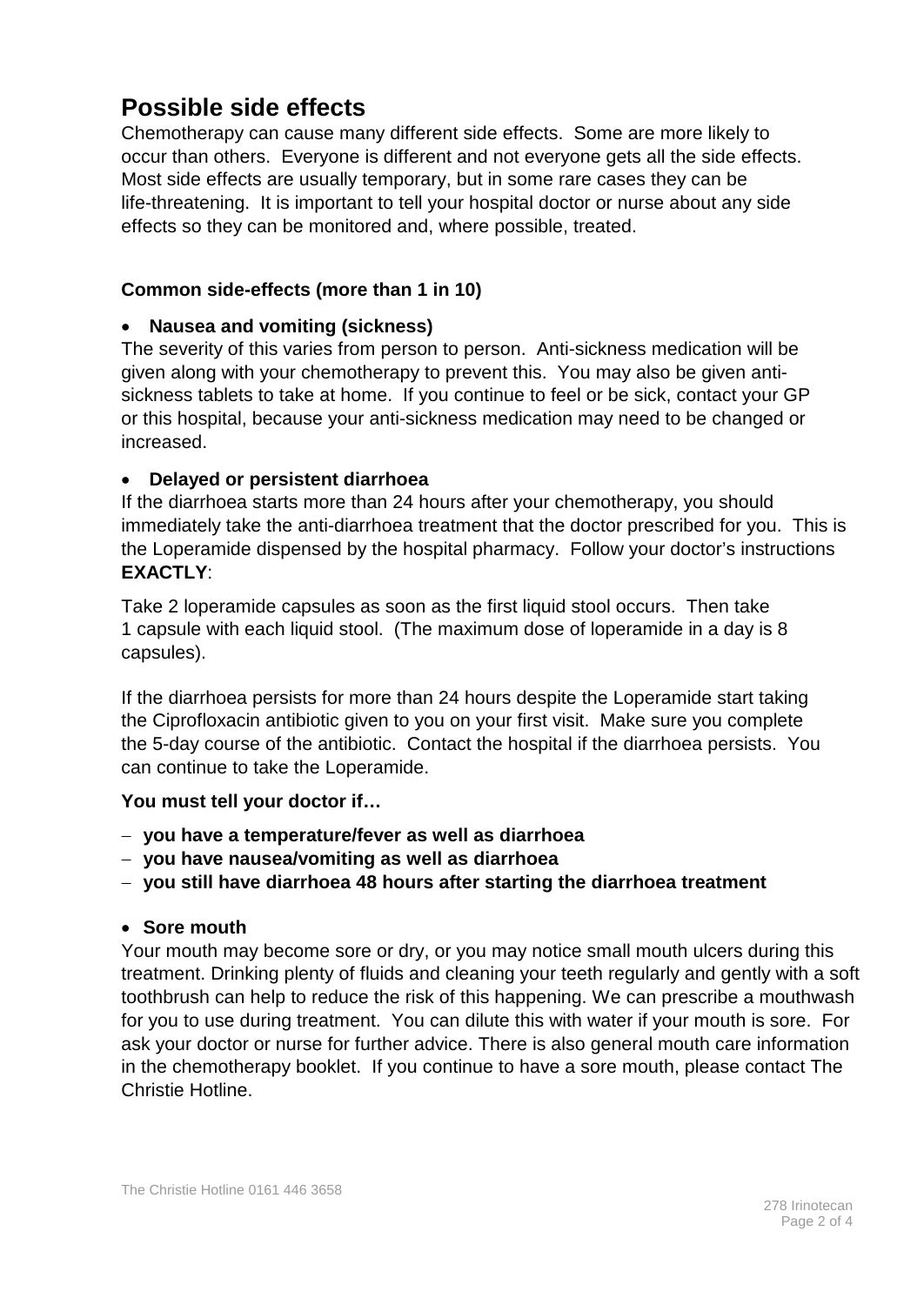### • **Cholinergic reaction**

Sometimes during the infusion or within 24 hours of the infusion of irinotecan you may get some of these symptoms: abdominal cramps, diarrhoea, sweats, dizziness, excess saliva, watery eyes, tiredness and occasionally problems with vision. These side effects can easily be managed with an injection underneath the skin. Tell your chemotherapy nurse or doctor if you have any of these symptoms. If you have this reaction, you will normally need an injection before each treatment.

### • **Lethargy**

Some chemotherapy may make you feel tired and lacking in energy. It can be frustrating when you feel unable to cope with routine tasks. If you do feel tired, take rest and get help with household chores. If necessary, take time off work. Gentle exercise such as walking can be beneficial.

#### • **Hair loss**

Hair loss commonly occurs with this drug 3-4 weeks after the first dose of irinotecan. Please remember that this is a temporary side effect and your hair will grow back when your treatment is completed. If you would like an appointment with the wig service, this can be arranged for you. Ask the staff for a copy of 'The Wig Fitting Service.'

## **Uncommon side-effects (less than 1 in 10)**

## • **Anaemia (low number of red blood cells)**

While having this treatment you may become anaemic. This may make you feel tired and breathless. Let your doctor or nurse know if these symptoms are a problem. You may need a blood transfusion.

#### • **Bruising or bleeding**

This treatment can reduce the production of platelets which help the blood clot. Let your doctor know if you have any unexplained bruising or bleeding, such as nosebleeds, bloodspots or rashes on the skin, and bleeding gums. You may need a platelet transfusion.

• **Extravasation** is when chemotherapy leaks outside the vein. If you develop redness, soreness or pain at the injection site at any time please let us know straight away.

#### • **Herbal medicine**

Some herbal medicine including St John's Wort can affect the chemotherapy. You should let your doctor or nurse know if you are taking any herbal medication, complementary or alternative medicines, including vitamins, minerals and medicines purchased over-the-counter.

#### **Serious and potentially life threatening side effects**

In a small proportion of patients chemotherapy can result in very severe side effects which may rarely result in death. The team caring for you will discuss the risk of these side effects with you.

#### • **Increased risk of serious infection**

As discussed earlier chemotherapy results in an increased risk of severe infections which can be life threatening.